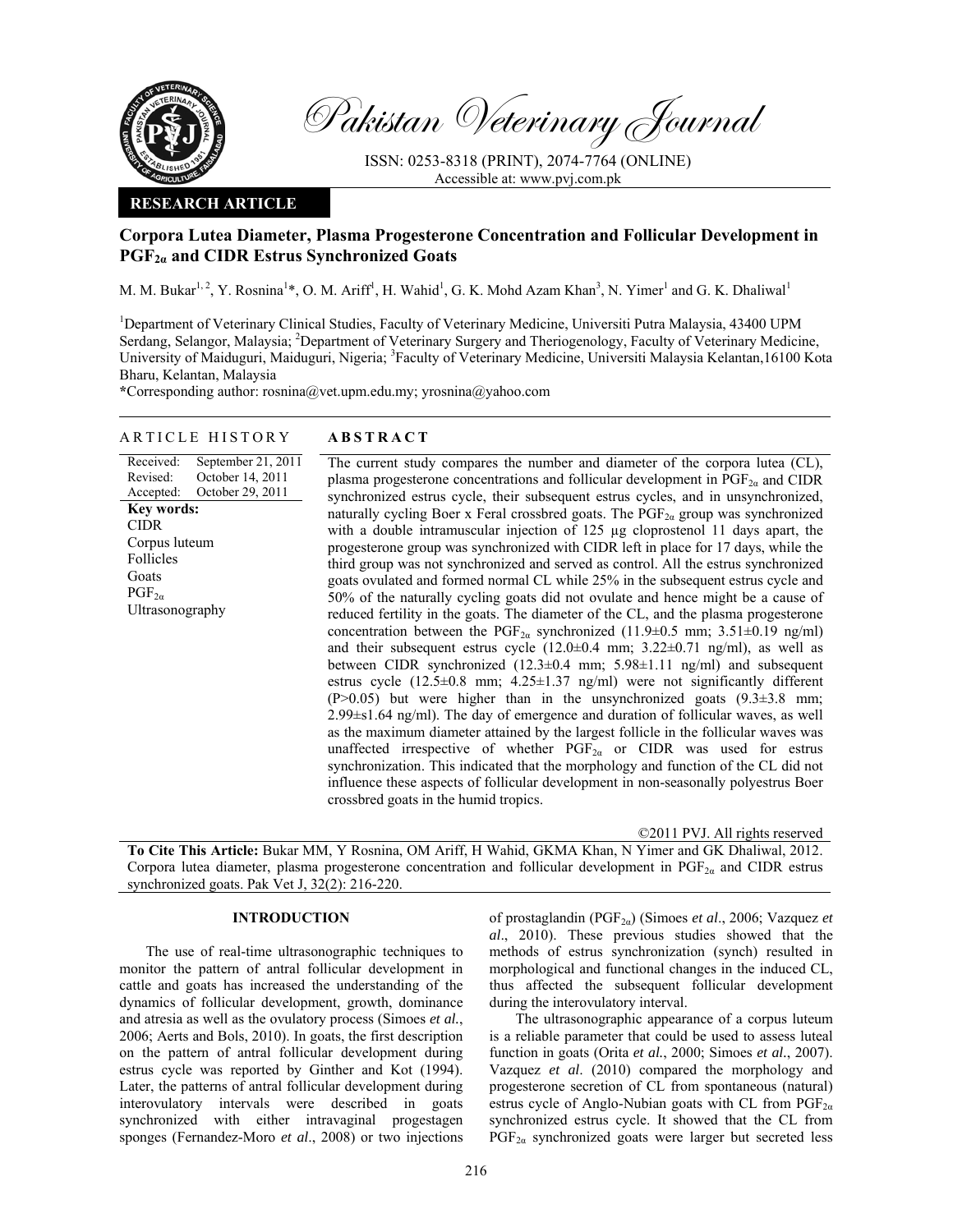progesterone than the CL from the natural cycles. Similarly, follicular development during interovulatory interval showed that the estrus synchronized goats had higher number of follicles, larger maximum diameter of the follicles during the first and second follicular waves than the spontaneous cycling goats (Vazquez *et al*., 2010). Fernandez-Moro *et al.* (2008) also reported that goats that were estrus synchronized with flugestone acetate (FGA) had a higher number of preovulatory follicles compared with  $PGF_{2\alpha}$  synchronized goats. Furthermore, Baby and Bartlewski (2011) showed that progesterone from the CL is an important endocrine signal which regulates the periodicity of follicle stimulating hormone (FSH) peaks and the emergence of follicular waves in cyclic ewes. However, it is unclear if the number and diameter of the induced CL, plasma progesterone concentration and the pattern of follicular development are different between the  $PGF_{2\alpha}$ , and CIDR synchronized, and their subsequent estrus cycles compared with unsynchronized estrus cycles. Thus, this study was conducted to analyse and compare CL number, diameter, progesterone level, and follicular development during the interovulatory period of  $PGF_{2\alpha}$ and CIDR synchronized estrus cycles, their subsequent estrus cycles, and unsynchronized, naturally cycling goats.

### **MATERIALS AND METHODS**

**Experimental design:** This experiment was conducted on a private goat farm in Kuang, Malaysia (Lat: 3° 15N and Long: 101° 32' 60E) using a total of 24 Boer x Feral goats between 3 and 4 years old, and with average body weight of  $35 \pm 2.7$  kg. Estrus behavior was observed in the goats throughout the year. The goats had a median body condition score (BCS) of 3 out of 5 (BCS 1=very thin, BCS 3=moderate, BCS 5=Obese) as the BCS of these goats were determined based on the amount of muscles and fats around the ribs and loins (Burkholder, 2000). Estrus behavior was observed in all the goats within one month that preceded the study (February 2009). The ambient temperature and relative humidity during the 3 months experimental duration (February to April, 2009) ranged from 20 to 35°C and 67 to 83%, respectively. The goats were fed with a mixed ration comprising soya bean meal and oil palm leaf silage based on 3% their body weight and supplemented with commercial ruminant pellets. The total feed given contained 16% crude protein and 10MJ/kg of metabolizable energy. Water and salt licks were provided *ad libitum*.

The goats were divided equally into three groups:  $PGF_{2a}$  synchronized group, the CIDR synchronized group, and an unsynchronized (control) group. In the  $PGF_{2\alpha}$ group, estrus was synchronized with two intramuscular injections of 125 µg cloprostenol (Estrumate™, Schering-Plough, Australia) given 11 days apart (Cruz *et al*., 2005). In the CIDR group, the goats were synchronized with controlled internal drug release (CIDR, EAZI-BREED™, New Zealand), which contained 300 mg progesterone and inserted into the vagina and left in place for 17 days (Montlomelo *et al*., 2002).

**Blood sampling and ultrasonography:** Transrectal ultrasonographic examination of the ovaries was performed in all the goats once daily using a real-time B-mode ultrasound scanner (Aloka, 500 SSD, Japan), with a transrectal 7.5-MHz linear array probe (UST-660-7.5 model); until a complete estrus cycle of normal length (19-22 days) was recorded. Blood samples (5 ml) were collected from each goat prior to ultrasound scanning, twice a week at interval of 3-4 days via the jugular vein into heparinized vacutainer tubes. Blood samples were centrifuged at 1006 g for 15 min, plasma was aspirated and stored at -20°C until assay. Plasma progesterone concentration was measured using radioimmunoassay kit (PROG-CTK-4; DiaSorin, Italy). Inter- and intra assay coefficients of variation (CV) were 5.9 and 4.0% respectively, and analytical detectable limit (sensitivity) was 0.05 ng/ml.

For the two synchronized groups, ultrasonographic monitoring of ovarian follicular development commenced 24 hrs after the second  $PGF_{2\alpha}$  injection or CIDR withdrawal, while goats in the control group were scanned from the beginning of the study until a complete natural cycle was recorded. The follicles >3 mm diameter were measured using the ultrasound scanner's built-in electronic caliper.

The CL were recorded and monitored as soon as they became distinguishable by day 4 after ovulation according to a previously described method (Chao *et al*., 2008). The mean maximum CL diameter and progesterone concentration was calculated as the average of 3 successive daily recordings on days 9, 10 and 11 after ovulation at maximum CL diameter and progesterone concentration. Follicular development parameters analyzed included day of follicular wave emergence from ovulation, duration of the follicular wave (days) and maximum diameter attained by the largest follicle in a wave. The follicular wave terminologies used were according to previously described methods; a follicular wave was defined as a cohort of two or more 3 mm diameter antral follicles that emerged within 48 hours and grew to at least 5 mm in diameter before regression or ovulation (Ginther and Kot, 1994; Simoes *et al.*, 2006). Emergence of a wave was the day when 3-mm follicles were first detected, while the duration of a wave was the interval between wave emergence of a cohort of 3 mm diameter follicles and the regression of the follicles to 3 mm in diameter (Simoes *et al*., 2006).

**Data analysis:** The number and diameter of the CL were expressed as mean±SE. The mean diameter of the CL and plasma progesterone concentration between the synch and subsequent estrus cycles of the  $PGF_{2\alpha}$  and of the CIDR synch groups were compared using paired t-test, while the synch, subsequent estrus cycles and the unsynchronized cycles were compared using analysis of variance (ANOVA). Kruskal-Wallis non-parametric analysis of variance (ANOVA) was used to analyze the mean time of emergence and duration of follicular waves, and maximum size attained by the largest follicles of sequential waves of the synch and unsynchronized groups. The SPSS statistical software version 17 (SPSS Inc.) was used for all data analyses.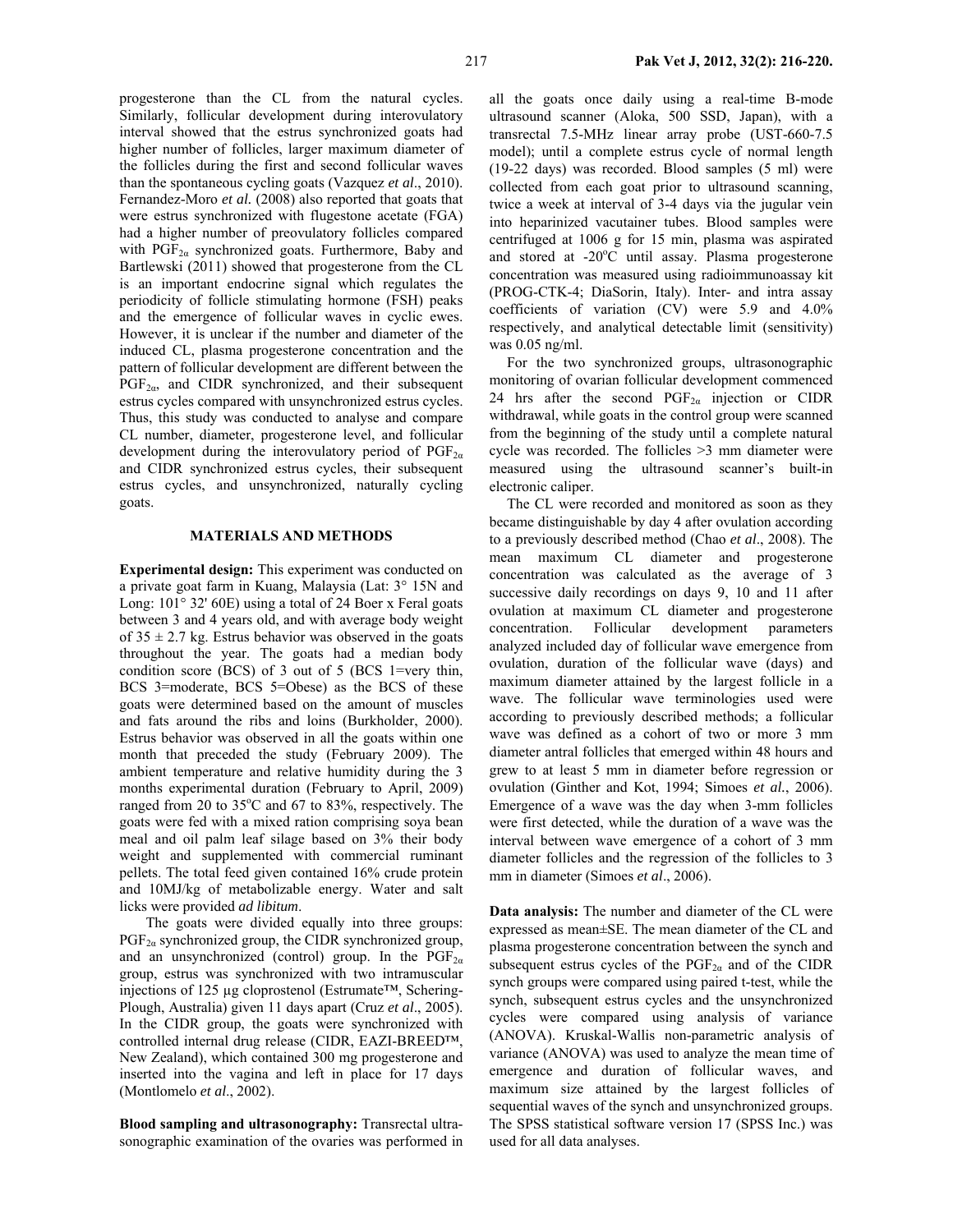#### **RESULTS**

The number of goats with one corpus luteum versus two CL and the number of non-cycling goats during the synchronized and subsequent estrus cycles are shown in Table 1. All the goats in the  $PGF_{2a}$  and CIDR synchronized groups ovulated and developed a CL during the interovulatory interval. However, two goats each (25%) from the subsequent natural cycle of the  $PGF_{2\alpha}$  and CIDR synchronized groups did not ovulate (not cycling), while four goats (50%) in the unsynchronized (control) group were not cycling.

The mean CL diameter and progesterone concentration recorded during the inter-ovulatory intervals are shown in Table 2. The mean CL diameter and progesterone concentration of the synch groups were not different (P>0.05) from the mean CL diameter recorded during the subsequent natural estrus cycle but were significantly larger (P<0.05) than the mean CL diameter and progesterone concentration in the unsynchronized group.

Table 3 shows that the time of emergence and duration of the follicular waves from ovulation and duration of the follicular waves among the synchronized, subsequent estrus cycle and in the unsynchronized group were not significantly different (P>0.05). Similarly, Table 4 shows that the mean maximum diameter attained by the largest follicle in the follicular waves among the synch and in the unsynchronized groups was not significantly different  $(P>0.05)$ .

#### **DISCUSSION**

In the current study, CL were formed in all the goats in synch groups, while in each of two synchronized groups two non-cycling goats (25%) were observed in the subsequent natural cycle and four goats in the unsynchronized groups (50%) were not cycling. This indicated that estrus synch either with  $PGF_{2\alpha}$  or CIDR might contribute to improve regular cyclicity in these goats and that up to 50% of the spontaneously cycling goats studied might have failure of ovulation despite the observation of regular estrus behavior. The finding of the current study implies that abnormal ovarian cyclicity in the Boer goats and their crosses with other exotic goat breeds that have currently been introduced into many tropical countries such as Malaysia might be a significant cause of infertility and low success rates in the breeding programs of sheep and goat breeds (Kosgey *et al.*, 2006). In a previous report, approximately 30% of Boer goats in South Africa had long estrus cycles (40 to 60 days) except during the period of peak sexual activity in April and May (autumn) compared with the other months of the year, although there was no period of complete anestrus (Greyling, 2000). At present, there is no report of a period of reduced sexual activity or the prevalence of abnormal ovarian cyclicity among non-seasonal polyestrus goats in Malaysia.

In the current study, the mean CL diameter and progesterone concentrations of the synch groups were not significantly different  $(P>0.05)$  with the mean CL diameter recorded during the subsequent estrus cycle, indicating that the CL diameter and progesterone concentration in the synchronized and subsequent estrus cycles were similar. However, the mean CL diameter and progesterone concentrations in the synch groups were significantly higher  $(P<0.05)$  than the mean CL diameter and the progesterone concentration in the unsynchronized group. Previous studies showed that a significant positive correlation existed between the diameter of CL and progesterone concentration in goats (Orita *et al.*, 2000;

**Table 1:** Number (%) of CL in synch, subsequent and unsynchronized estrus cycles in goats

|                           |       | Synchronized estrus cycle |                          |       | Subsequent estrus cycle |        |  |
|---------------------------|-------|---------------------------|--------------------------|-------|-------------------------|--------|--|
| Method of estrus synch    | No CL | One CL                    | Two CL                   | No CL | One CL                  | Two CL |  |
| $PGF_{2a}$                |       | 4 (50)                    | 4 (50)                   | 2(25) | 2(25)                   | 4 (50) |  |
| <b>CIDR</b>               |       | 3(37.5)                   | 5 (62.5)                 | 2(25) | 4 (50)                  | 2(25)  |  |
| Unsynchronized* (control) |       |                           | $\overline{\phantom{a}}$ | 4(50) | (25)                    | 2(25)  |  |

\*The unsynchronized goats were monitored for natural estrus cycle only.

Table 2: Mean±SE (mm) diameter of the corpora lutea and plasma progesterone concentrations (ng/ml) in PGF<sub>20</sub>, CIDR synchronized and unsynchronized estrus cycles in goats

| Method of      |                             | Diameter of CL                | Progesterone concentration |                                |  |
|----------------|-----------------------------|-------------------------------|----------------------------|--------------------------------|--|
| estrus synch   | Synchronized                | Subsequent estrus cycle       | Synchronized               | Subsequent estrus cycle        |  |
| $PGF_{2a}$     | $1.9 \pm 0.5^{a,x}$         | $12.0 \pm 0.4$ <sup>a,x</sup> | $3.51 \pm 0.19^{a,x}$      | $3.22 \pm 0.71$ <sup>a,x</sup> |  |
| <b>CIDR</b>    | $12.3 \pm 0.4^{\text{a,x}}$ | $12.5 \pm 0.8$ <sup>a,x</sup> | 5.98±1.1 $1^{a,x}$         | $4.25 \pm 1.37^{a,x}$          |  |
| Unsynchronized | $9.3 \pm 3.8$ <sup>b</sup>  |                               | $2.99 \pm 1.64^b$          |                                |  |
| $(control)*$   |                             |                               |                            |                                |  |

Values with different superscripts within rows  $(x, y)$  and between rows within columns (a, b) denote statistical significance (P<0.05); \*The unsynchronized goats were monitored for natural estrus cycle only.

Table 3: Mean±SE day of emergence and duration of follicular waves in Boer crossbred goats synchronized with PGF<sub>2α</sub>, CIDR, their subsequent estrus cycles and in unsynchronized group

|        |                  | Method of estrus synch |                |                |                |                |            |
|--------|------------------|------------------------|----------------|----------------|----------------|----------------|------------|
| Wave   | Follicular wave  | $PGF_{2a}$             |                | <b>CIDR</b>    |                | Unsynchronized | P-         |
| Number | parameter (days) | Synchronized           | Subseauent     | Synchronized   | Subsequent     | Group          | value      |
|        |                  | estrus cycle           | estrus cycle   | estrus cycle   | estrus cycle   |                |            |
|        | Day of emergence | $7 + 0.4$              | $2.5 \pm 0.7$  | $1.3{\pm}0.3$  | l.5±0.4        | $1.5{\pm}0.3$  | $P = 0.59$ |
|        | <b>Duration</b>  | $8.0 + 0.8$            | $6.9 \pm 0.3$  | $7.6 \pm 0.6$  | $7.5 \pm 1.2$  | $5.8 + 0.8$    | $P = 0.24$ |
|        | Day of emergence | $9.6 \pm 1.0$          | $8.6 \pm 0.3$  | $8.5 \pm 0.8$  | $8.4 \pm 1.3$  | $6.0 \pm 1.4$  | $P = 0.08$ |
|        | Duration         | $5.0 + 0.2$            | $6.1 \pm 0.7$  | $7.1 \pm 1.1$  | $5.5 \pm 0.8$  | $5.4 \pm 0.5$  | $P = 0.16$ |
|        | Day of emergence | $14.3 \pm 0.9$         | $14.4 \pm 0.7$ | $14.4 \pm 0.3$ | $12.0 \pm 2.1$ | $10.1 \pm 1.5$ | $P = 0.07$ |
|        | Duration         | $5.7 \pm 0.6$          | $5.4 \pm 0.4$  | $6.0 + 0.5$    | $7.3 \pm 1.1$  | $6.4 \pm 0.5$  | $P = 0.53$ |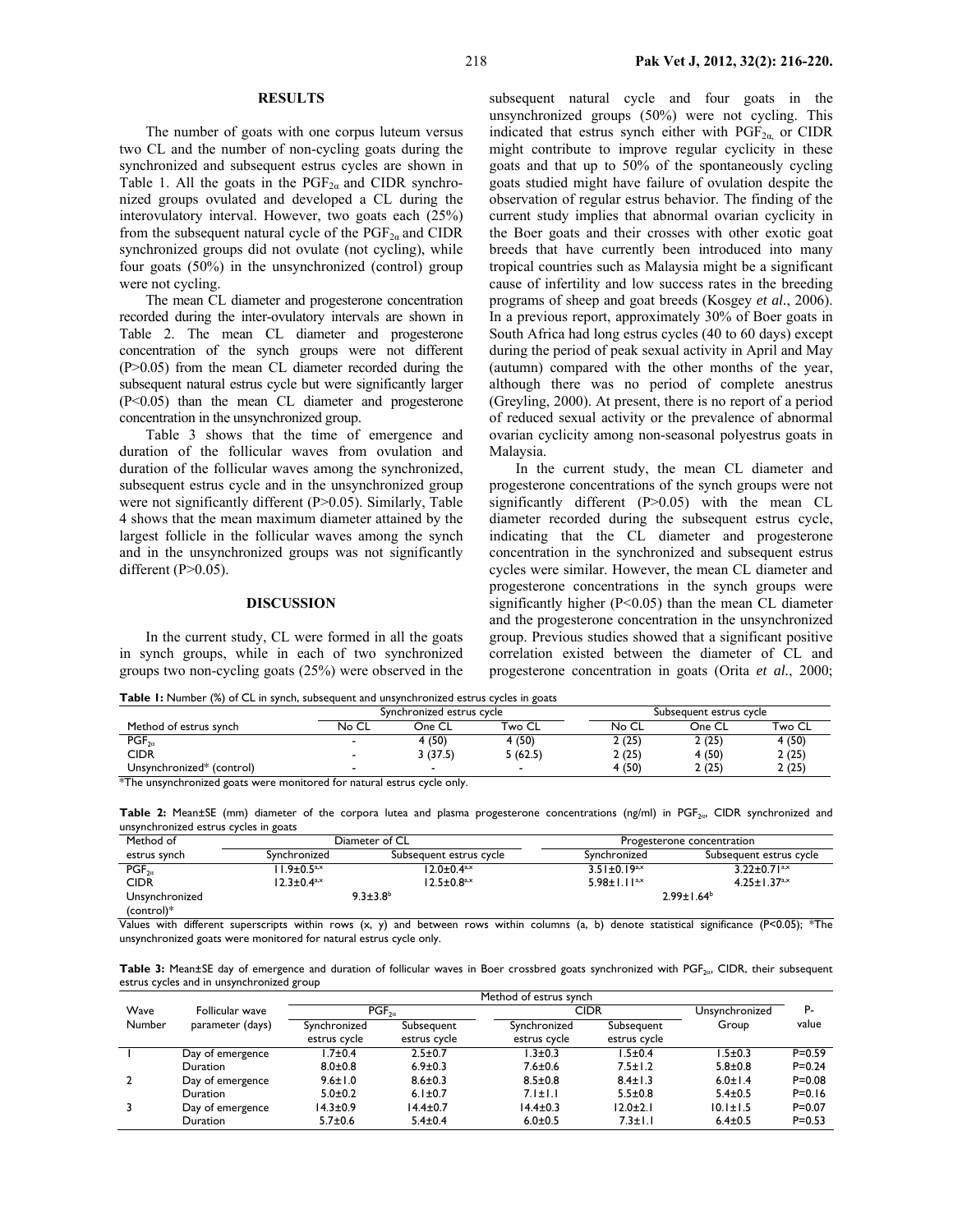**Table 4:** Mean±SE maximum diameter (mm) attained by the largest follicle in the three follicular waves of  $PGF_{2a}$  or CIDR synchronized, and unsynchronized estrus cycles

| Number   | Method of estrus synch | P-value       |                |      |
|----------|------------------------|---------------|----------------|------|
| of waves | $PGF_{2a}$             | <b>CIDR</b>   | Unsynchronized |      |
|          | $7.3 \pm 0.5$          | $8.7 \pm 0.9$ | $7.0 \pm 0.3$  | 0.27 |
|          | $5.9 \pm 0.5$          | $6.8 + 0.3$   | $6.7 \pm 0.3$  | 0.24 |
|          | $7.0 + 0.4$            | $7.4 \pm 0.5$ | $6.7 \pm 0.5$  | 0.24 |

Chao *et al.*, 2008). Furthermore, Simoes *et al*. (2007) reported that plasma progesterone concentration was higher in goats with two CL (6.4 $\pm$ 3.7 ng/ml) compared with goats having only one CL  $(5.4\pm3.0 \text{ ng/ml})$ . These findings might explain the lower progesterone concentration in the naturally cycling goats with lower mean CL diameter found in the current study compared with the synch groups. Our findings are also in agreement with Letelier *et al.* (2011), who reported that in ewes, secretion of progesterone was significantly higher in cloprostenol synchronized ewes compared with FGA synchronized or naturally cycling ewes. Vazquez *et al*. (2010) also reported that there were more double ovulations and the CL of the goats were larger in the  $PGF<sub>2\alpha</sub>$  synch goats compared with the naturally cycling goats. However, in contrast with our findings, Vazquez *et al*. (2010) reported that the CL from the naturally cycling goats secreted higher progesterone than the  $PGF_{2a}$  treated goats due to defective preovulatory follicular development. This resulted in reduced functionality and progesterone secretion from the induced CL of the  $PGF_{2\alpha}$ synch goats compared with the naturally cycling goats. Thus, the finding of the current study infers that the reduced functionality did not influence the CL diameter and progesterone concentration in the  $PGF_{2\alpha}$  synch goats. Furthermore, the fewer number of CL in the unsynchronized group found in the current study might also have contributed to the lower mean CL diameter and progesterone concentration compared with the synch group.

In the current study, the mean day of emergence of the follicular waves, the duration of the follicular waves and the maximum diameter of the follicles among the synch groups and in the unsynchronized group were not significantly different. Previous studies have shown that in cattle (Adams *et al.*, 1992), ewes (Leyva *et al.*, 1998) and goats (Gonzalez-Bulnes *et al.*, 2005; Cueto *et al.*, 2006), exposure of the developing follicles to low progesterone concentration during the follicular growth increased the maximum diameter attained by the follicles. However, in the current study, the lower mean CL diameter and progesterone concentration in the unsynchronized group did not result in significant differences in the pattern of follicular development. Cueto *et al*. (2006) had reported that the day of follicular wave emergence was not significantly different between and within Anglo-Nubian and Saanen breeds. Similarly, there were non significant differences in day of follicular wave emergence between two natural estrus cycles of Anglo-Nubian goats (Filho *et al*., 2007).

The implication of the current finding on the pattern of follicular development is that estrus synch with  $PGF_{2\alpha}$  or CIDR in goats could be successfully followed up by estrus re-synch immediately afterwards with either hormone and with comparable percentage estrus response, ovulation and pregnancy rates as was recorded in cows (Sani *et al*., 2011).

Thus, with the increased interest and application of artificial reproductive technology such as AI in goat production, we anticipate that a successful outcome could result from resynch of estrus in unmated goats or those that returned to estrus after timed artificial insemination (TAI) as is practiced in cows.

In conclusion, estrus synchronization increased the number of cycling goats. The diameter of the CL, plasma progesterone concentration and follicular wave pattern during the interovulatory period of synchronized estrus cycles and their subsequent estrus cycles were not significantly different irrespective of whether  $PGF_{2\alpha}$  or CIDR is used. On the other hand, the CL diameter and progesterone concentration was lowest in the unsynchronized goats. However, the day of emergence and duration of follicular waves, as well as the maximum diameter attained by the largest follicle in the follicular waves was unaffected, indicating that the morphology and progesterone secreted from the CL did not influence these aspects of follicular development in non-seasonally polyestrus goats in the humid tropics.

**Acknowledgements:** The authors wish to thank the Universiti Putra Malaysia for graduate research fellowship for the first author and to ar*-*Raudhah Biotech Farm Sdn Bhd, Malaysia for providing animals for this study. We also wish to acknowledge Mr. P. Ganesamurthi and Mr. M. Fahmi for their technical assistance and to Mr K. C. Yap for the hormonal analysis.

#### **REFERENCES**

- Adams GP, RL Matteri and OJ Ginther, 1992. Effect of progesterone on ovarian follicles, emergence of follicular waves and circulating follicle stimulating hormone in heifers. J Reprod Fertil, 95**:** 627- 640.
- Aerts JMJ and PEJ Bols, 2010. Ovarian follicular dynamics. A review with emphasis on the bovine species. Part II: Antral development, exogenous influence and future prospects. Reprod Dom Anim, 45**:** 180-187.
- Baby TE and PM Bartlewski, 2011. Circulating concentrations of ovarian steroids and follicle-stimulating hormone (FSH) in ewes with 3 or 4 waves of antral follicle emergence per estrus cycle. Reprod Biol, 11**:** 19-36.
- Burkholder WJ, 2000. Use of body condition scores in clinical assessment of the provision of optimal nutrition. | Am Vet Med Assoc, 217**:** 650-654.
- Chao LM, K Takayama, Y Nakanishi, K Hamana, M Takagi, C Kubota and T Kojima, 2008. Luteal lifespan and fertility after estrus synchronization in goats. J Vet Sci, 9**:** 95-101.
- Cruz JF, D Rondina and VJ Freitas 2005. Ovarian follicular dynamics during anestrus in Anglo-Nubian and Saanen goats raised in tropical climate. Trop Anim Hlth Prod, 37**:** 395-402.
- Cueto M, A Gibbons, R Alberio, H Taddeo and A Gonzalez-Bulnes 2006. Timing of emergence of ovulatory follicles in polyovulatory goats. Anim Reprod Sci, 91**:** 275-284.
- Fernandez-Moro D, A Veiga-Lopez, C Ariznavarreta, JA Tresguerres, T Encinas and A Gonzalez-Bulnes 2008. Preovulatory follicle development in goats following estrus synchronization with progestagens or prostaglandins. Reprod Dom Anim, 43**:** 9-14.
- Filho TF, MHB Santos, PG Carrazzoni, FF Paula-Lopes, JP Neves, CC Bartolomeu, PF Limaa and MAL Oliveira 2007. Follicular dynamics in Anglo-Nubian goats using transrectal and transvaginal ultrasound. Small Rumin Res, 72**:** 51-56.
- Ginther OJ and K Kot 1994. Follicular dynamics during the ovulatory season in goats. Theriogenology, 42**:** 987-1001.
- Gonzalez-Bulnes A, C Dıaz-Delfa, RM Garcia-Garcia, B Urrutia, JA Carrizosa and A Lopez-Sebastian 2005. Origin and fate of preovulatory follicles after induced luteolysis at different stages of the